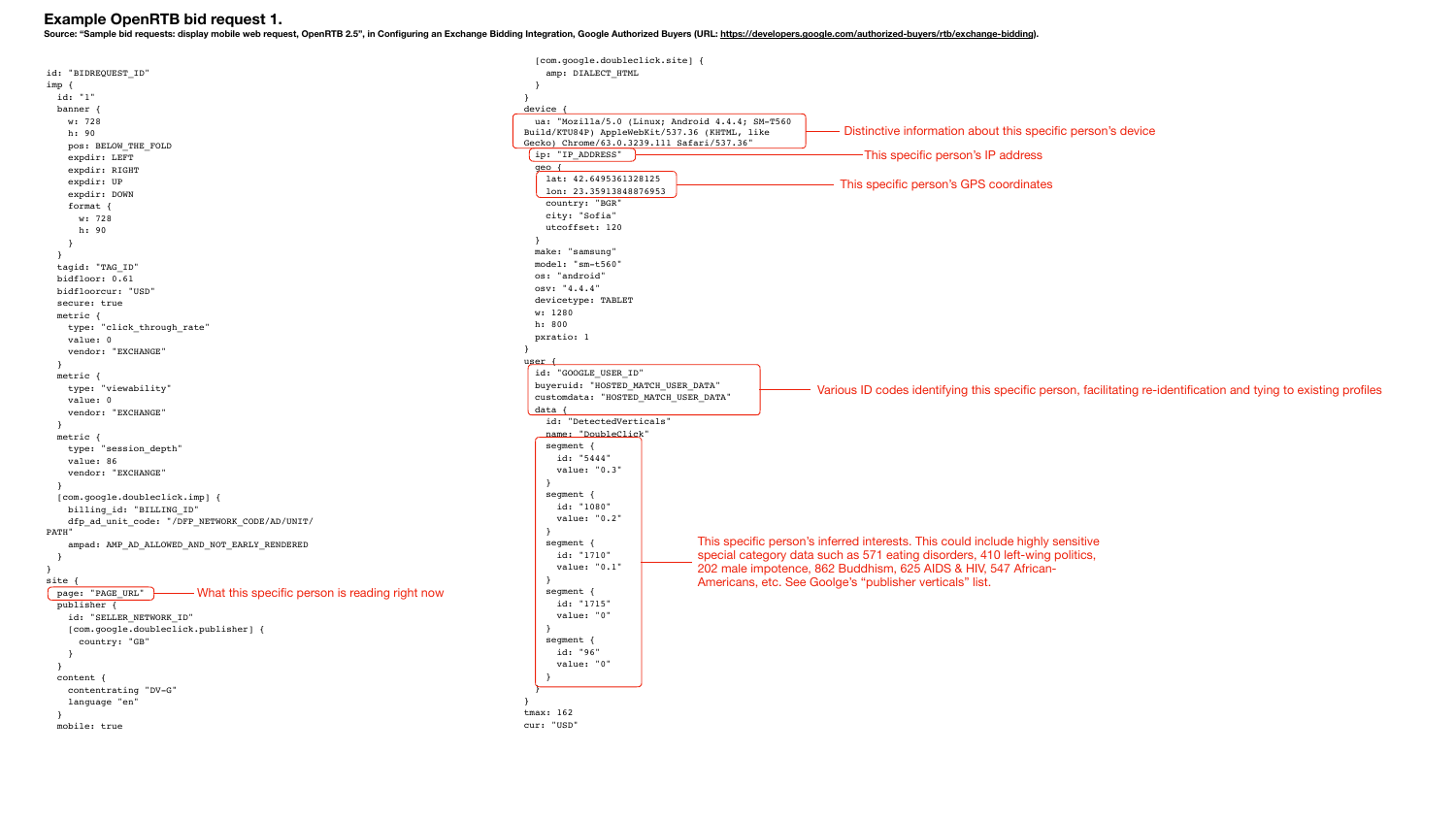**Example OpenRTB bid request 2.** 

Source: "Sample bid requests: display mobile app request, OpenRTB 2.5", in Configuring an Exchange Bidding Integration, Google Authorized Buyers (URL:<https://developers.google.com/authorized-buyers/rtb/exchange-bidding>).

```
{
    "id": "BIDREQUEST_ID",
   "imp": [
     {
        "id": "1",
        "banner": {
          "w": 320,
          "h": 50,
          "pos": 1,
          "expdir": [
          1,
            2,
            3,
            4
          ],
          "api": [
           3,
           5
          ],
          "format": [
           {
              "w": 320,
              "h": 50
            },
           {
               "w": 300,
              "h": 50
           }
         ]
        },
        "tagid": "TAG_ID",
        "bidfloor": 0.01,
        "bidfloorcur": "USD",
        "secure": 1,
        "metric": [
         {
            "type": "viewability",
            "value": 0.8,
            "vendor": "EXCHANGE"
         },
         {
             "type": "session_depth",
            "value": 47,
             "vendor": "EXCHANGE"
         }
       \vert,
        "ext": {
          "billing_id": [
            "BILLING_ID"
          ],
          "dfp_ad_unit_code": "/DFP_NETWORK_CODE/AD/
UNIT/PATH",
           "ampad": 2
       }
     }
   \mathbf{1},
   "app":
      "name": "APP_NAME",
     "cat": " "IAB5"
     ],
      "bundle": "BUNDLE_ID",
     "storeurl": "STORE URL",
      "publisher": {
        "id": "SELLER_NETWORK_ID",
        "ext": {
                                                                                                            "country": "US"
                                                                                                         }
                                                                                                        },
                                                                                                        "content": {
                                                                                                         "url": "APP_STORE_URL",
                                                                                                          "contentrating": "DV-G",
                                                                                                          "language": "es"
                                                                                                       }
                                                                                                     },
                                                                                                     "device": {
                                                                                                       "ua": "Mozilla/5.0 (iPhone; CPU iPhone OS 11_4 
                                                                                                  like Mac OS X) AppleWebKit/605.1.15 (KHTML, like 
                                                                                                  Gecko) Mobile/15F79",
                                                                                                       "ip": "IP_ADDRESS",
                                                                                                        'geo": {
                                                                                                          "lat": 14.871365547180176,
                                                                                                          "lon": -91.48915100097656,
                                                                                                          "country": "GTM",
                                                                                                          "utcoffset": -360
                                                                                                       },
                                                                                                        "make": "apple",
                                                                                                       "model": "iphone",
                                                                                                        "os": "iOS",
                                                                                                        "osv": "11.4",
                                                                                                        "devicetype": 4,
                                                                                                       "ifa": "IDENTIFIER_FOR_ADVERTISERS",
                                                                                                        "hwv": "7",
                                                                                                        "w": 375,
                                                                                                       "h": 667,
                                                                                                        "pxratio": 2
                                                                                                     },
                                                                                                      "user": {
                                                                                                       "id": "GOOGLE_USER_ID",
                                                                                                        "data": [
                                                                                                         {
                                                                                                            "id": "DetectedVerticals",
                                                                                                            "name": "DoubleClick",
                                                                                                           "segment": f
                                                                                                             {
                                                                                                                "id": "1265",
                                                                                                                "value": "0.3"
                                                                                                              },
                                                                                                             {
                                                                                                                "id": "692",
                                                                                                                "value": "0.3"
                                                                                                              },
                                                                                                             {
                                                                                                                "id": "1462",
                                                                                                                "value": "0.3"
                                                                                                             }
                                                                                                           ]
                                                                                                         }
                                                                                                       ]
                                                                                                     },
                                                                                                     "tmax": 162,
                                                                                                    "cur":
                                                                                                       "USD"
                                                                                                     ]
                                                                                                  }
                             The app this specific person is using right now
```
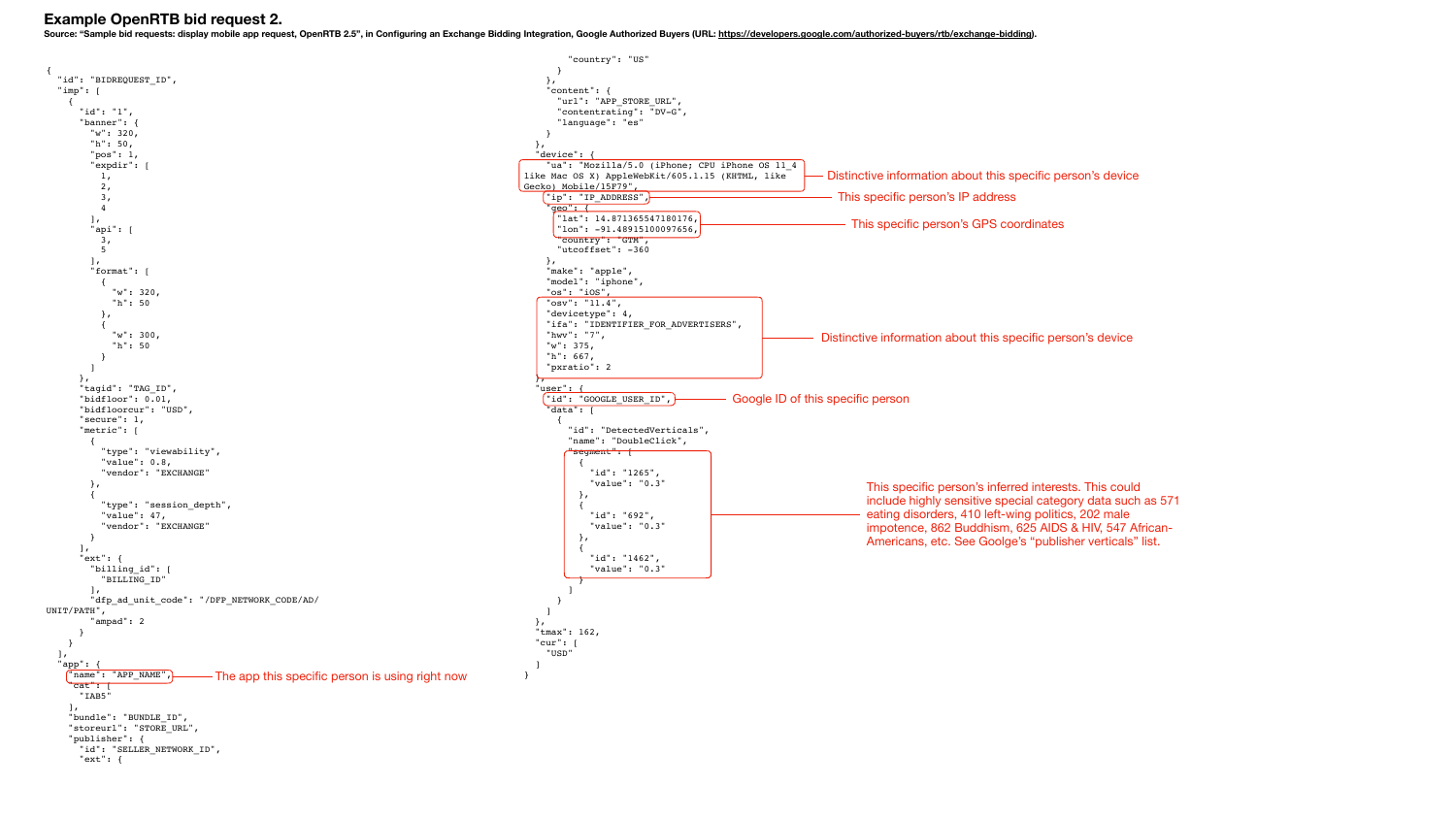```
{
  "id": "BIDREQUEST ID",
  "imp": | {
       "id": "1",
       "video": {
         "mimes": [
            "application/javascript",
            "video/mp4"
        \vert,
         "linearity": 1,
         "maxduration": 32,
         "w": 400,
         "h": 225,
         "startdelay": 0,
         "playbackmethod": [
            6
        \mathbf{I},
         "pos": 1,
          "companionad": [
           {
             "w": 0,
              "h": 0,
              "mimes": [
                "image/gif",
                "image/jpeg",
                 "image/png"
             ]
           }
         ],
          "api": [
          1,
           2
        \frac{1}{2}"companiontype": [
           1
         ],
          "protocols": [
          2, 3,
           5,
            6
        \vert,
          "skip": 1,
         "placement": 1
       },
       "displaymanager": "GOOGLE",
       "tagid": "TAG_ID",
       "bidfloor": 0.01,
       "bidfloorcur": "USD",
       "secure": 1,
       "metric": [
         {
            "type": "click_through_rate",
            "value": 0.03298969194293022,
            "vendor": "EXCHANGE"
         },
         {
           "type": "video completion rate",
            "value": 0.88453608751297,
            "vendor": "EXCHANGE"
         },
         {
            "type": "viewability",
            "value": 0.2,
            "vendor": "EXCHANGE"
                                                                                                                },
                                                                                                               {
                                                                                                                   "type": "session_depth",
                                                                                                                  "value": 33,
                                                                                                                   "vendor": "EXCHANGE"
                                                                                                               }
                                                                                                             \vert,
                                                                                                              "ext": {
                                                                                                                "billing_id": [
                                                                                                                  "BILLING_IG"
                                                                                                               \mathbf{I},
                                                                                                               "dfp_ad_unit_code": "/DFP_NETWORK_CODE/AD/
                                                                                                      UNIT/CODE/",
                                                                                                                "ampad": 2
                                                                                                             }
                                                                                                           }
                                                                                                        \mathbf{I},
                                                                                                         "s<u>ite": {</u>
                                                                                                           "page": "PAGE URL",
                                                                                                            "publisher": {
                                                                                                              "id": "SELLER_NETWORK_ID",
                                                                                                              "ext": {
                                                                                                                "country": "US"
                                                                                                             }
                                                                                                           },
                                                                                                            "content": {
                                                                                                              "contentrating": "DV-G",
                                                                                                              "producer": {
                                                                                                                "domain": "PRODUCER_DOMAIN"
                                                                                                             },
                                                                                                              "language": "en"
                                                                                                           },
                                                                                                            "ext": {
                                                                                                             "amp": 0
                                                                                                           }
                                                                                                         },
                                                                                                         <u>"device":</u>
                                                                                                           "ua": "Mozilla/5.0 (Windows NT 6.1; Win64; 
                                                                                                      x64) AppleWebKit/537.36 (KHTML, like Gecko) 
                                                                                                      Chrome/67.0.3396.99 Safari/537.36",
                                                                                                           "ip": "IP_ADDRESS",\} "geo": {
                                                                                                              "lat": 27.430912017822266,
                                                                                                              "lon": -82.41561889648438,
                                                                                                              "country": "USA",
                                                                                                              "region": "FL",
                                                                                                              "metro": "539",
                                                                                                              "city": "Bradenton",
                                                                                                              "zip": "34202",
                                                                                                              "utcoffset": -240
                                                                                                           },
                                                                                                            "os": "Windows",
                                                                                                           "devicetype": 2,
                                                                                                           "pxratio": 1
                                                                                                        },
                                                                                                         "<del>user": {</del>
                                                                                                          "id": "GOOGLE USER ID",
                                                                                                           "buyeruid": "HOSTED MATCH USER DATA",
                                                                                                           "customdata": "HOSTED_MATCH_USER_DATA",
                                                                                                         \overline{\text{u}^{\text{data}}: [
                                                                                                             {
                                                                                                                "id": "DetectedVerticals",
                                                                                                                "name": "DoubleClick",
                                                                                                                "segment": [
                                                                                                                 \overline{\phantom{a}} "id": "1071",
                                                                                                                     "value": "0.3"
```
## **Example OpenRTB bid request 3.**

Source: "Sample bid requests: video desktop web request, OpenRTB 2.5", in Configuring an Exchange Bidding Integration, Google Authorized Buyers (URL:<https://developers.google.com/authorized-buyers/rtb/exchange-bidding>).







Various ID codes that each this specific person, and can tie them to existing profiles



This specific person's inferred interests. This could include highly sensitive special category data such as 571 eating disorders, 410 left-wing politics, 202 male impotence, 862 Buddhism, 625 AIDS & HIV, 547 African-Americans, etc. See Goolge's "publisher verticals" list.

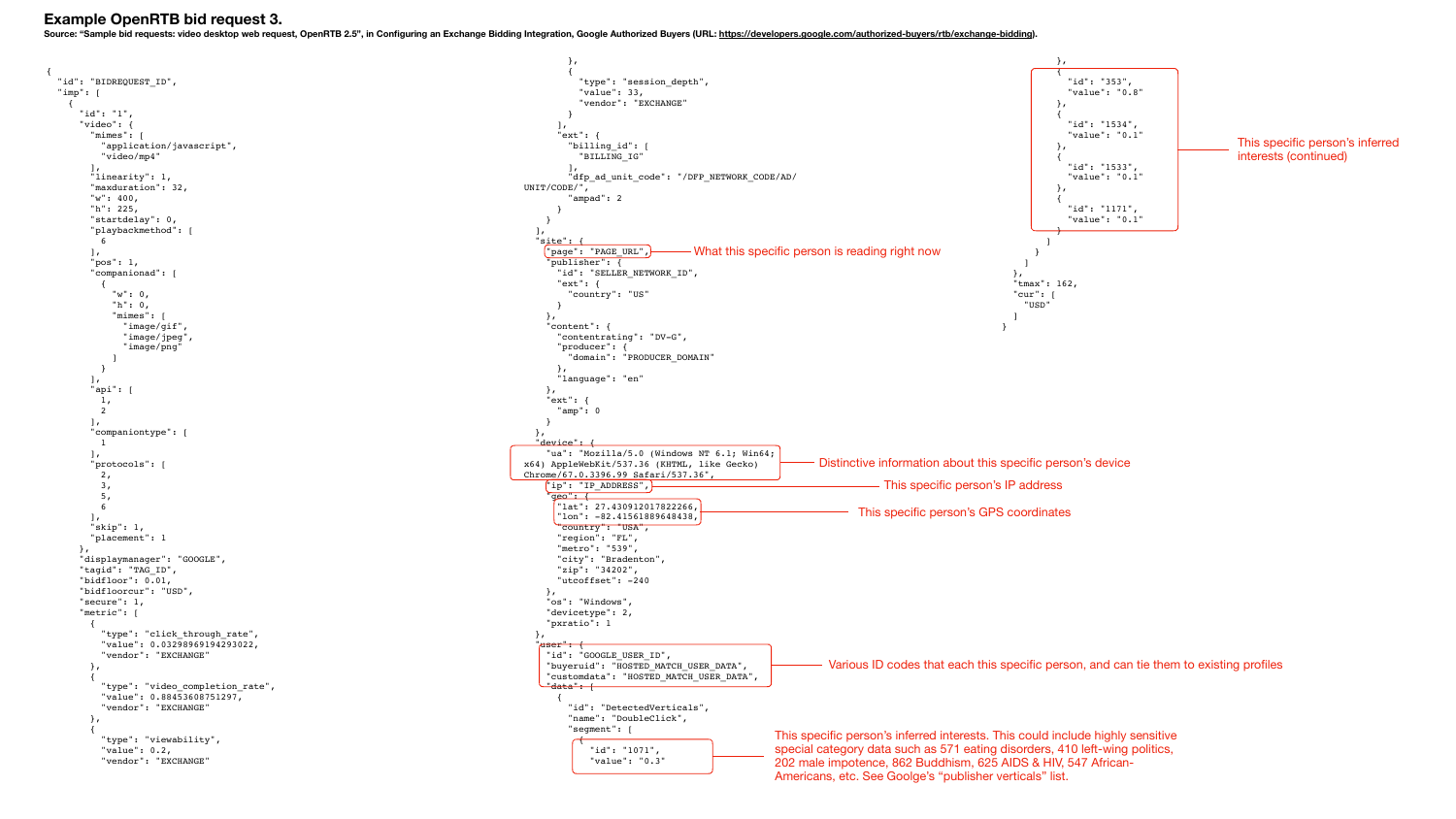

### **Example OpenRTB bid request 4.**

Source: "Sample bid requests: desktop display web request, OpenRTB 2.5", in Configuring an Exchange Bidding Integration, Google Authorized Buyers (URL: <https://developers.google.com/authorized-buyers/rtb/exchange-bidding>).

| ws NT 10.0; Win64;<br>L, like Gecko) | Distinctive information about this specific person's device |
|--------------------------------------|-------------------------------------------------------------|
| $7.36"$ ,                            | This specific person's IP address                           |
| 1 <sub>r</sub><br>6,                 | This specific person's GPS coordinates                      |
|                                      |                                                             |

This specific person's post code

| This specific person's inferred interests. This could include highly<br>sensitive special category data such as 571 eating disorders, 410 left-<br>wing politics, 202 male impotence, 862 Buddhism, 625 AIDS & HIV, 547<br>African-Americans, etc. See Goolge's "publisher verticals" list. |
|---------------------------------------------------------------------------------------------------------------------------------------------------------------------------------------------------------------------------------------------------------------------------------------------|
|                                                                                                                                                                                                                                                                                             |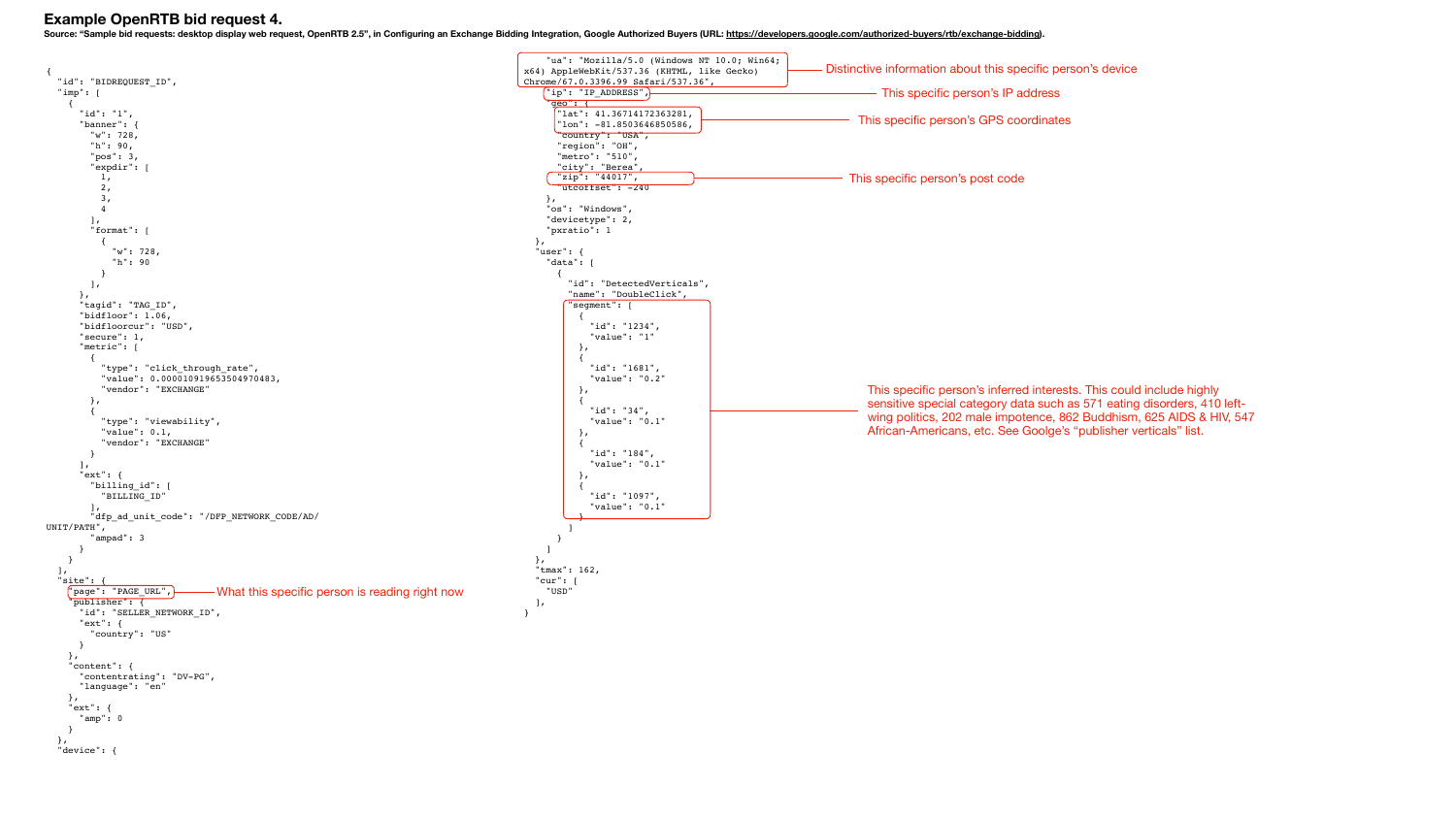```
{
   "id": "V+u4DAAI8CEKG+PVxAwrsA",
   "imp": [
    \left\{ \right. "id": "1",
       "banner": {
         "w": 320,
         "h": 480,
          "pos": 1,
          "api": [
           3,
           5
          ],
          "wmax": 360,
          "hmax": 640,
          "wmin": 320,
          "hmin": 280
       },
       "instl": 1,
       "tagid": "1",
       "bidfloor": 0.01,
       "bidfloorcur": "USD",
       "ext": {
         "billing_id": [
           "12345678901"
          ],
          "publisher_settings_list_id": [
            "12345678901234567890"
         \vert,
          "allowed_vendor_type": [
           113
         ]
       }
     }
  \mathbf{I},
   "app": {
     "name": "Super Speed VPN",
     "bundle": "com.example",
     "storeurl":"https://play.google.com/store/
apps/details?id=com.example",
     "publisher": {
       "id": "1"
     },
     "content": {
       "url": "https://play.google.com/store/apps/
details?id=com.example.free.vpn.proxy",
       "contentrating": "DV-G",
       "userrating": "4.2",
       "language": "en"
     }
   },
  "device": {
     "ua": "Mozilla/5.0...(Mobile; afma-sdk-a-
v9683236.8115000.2)",
     "ip": "123.456.789.0",
      "geo": {
       "country": "FRA",
       "utcoffset": 180
     },
     "make": "alcatel",
      "model": "5022d",
     "os": "android",
     "osv": "5.1",
      "devicetype": 4,
      "ifa": "ec162290-a098-43ac-9fac-411861ba2b1a",
     "w": 360,
                                                                                                     "h": 640,
                                                                                                     "pxratio": 2
                                                                                                  },
                                                                                                    "user": {
                                                                                                     "id": "CAESEPfSJVjdc8Mx2U_Dd3fQqvM"
                                                                                                   },
                                                                                                   "cur": [
                                                                                                     "USD"
                                                                                                   ]
                                                                                                }
                                                            "User agent string", which contains distinctive information about this specific person's device
                                                                 - This specific person's IP address
                                                                    Distinctive information about this specific person's device
```
### **Example OpenRTB bid request 5.**

**Source: "Example bid request", in OpenRTB Integration, Google Authorized Buyers (URL:<https://developers.google.com/authorized-buyers/rtb/openrtb-guide>).**

Unique ID for this specific person

Distinctive information about this specific person's device (continued)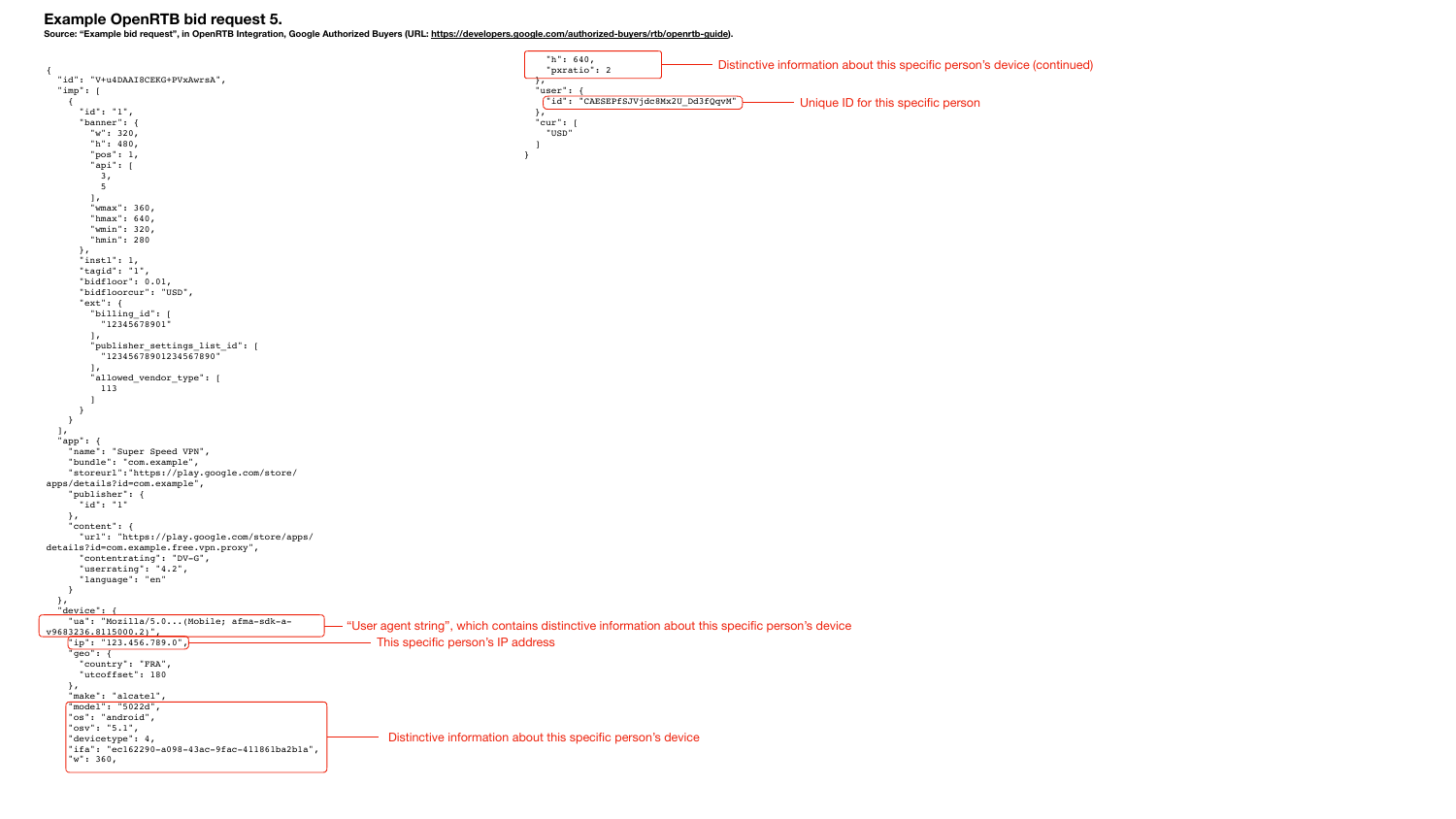{

```
 "id": "WEejNwAL6doKG+LQcAQCnw",
   "imp": [
     {
       "id": "1",
        "banner": {
         "w": 360,
          "h": 592,
          "pos": 1,
          "api": [
           3,
            5
          ],
          "wmax": 360,
          "hmax": 592,
          "wmin": 250,
          "hmin": 250
       },
        "video": {
          "mimes": [
            "video/mp4",
            "video/webm",
            "video/x-flv"
          ],
          "maxduration": 10,
          "w": 360,
          "h": 592,
          "startdelay": 0,
          "playbackmethod": [
           1
          ],
          "pos": 1,
          "api": [
           3,
           5
         \frac{1}{2} "protocols": [
            2,
           3,
            5,
            6
         ]
       },
        "instl": 1,
       "tagid": "1",
       "bidfloor": 0.09,
       "bidfloorcur": "EUR",
        "ext": {
          "billing_id": [
            "12345"
         \vert,
          "publisher_settings_list_id": [
            "15984503506551632562"]
       }
     }
  \vert,
   "app": {
     "name": "AppMyApp",
     "bundle": "fr.android.myapp",
     "storeurl": "https://play.google.com/store/
apps/details?id=fr.android.myapp",
     "publisher": {
       "id": "1"
     },
     "content": {
                                                                                                          "url": "https://play.google.com/store/apps/
                                                                                                  details?id=fr.android.myapp",
                                                                                                          "contentrating": "DV-G",
                                                                                                          "userrating": "4.1",
                                                                                                          "language": "fr"
                                                                                                       }
                                                                                                     },
                                                                                                      "device": {
                                                                                                       "ua": "Mozilla/5.0...(Mobile; afma-sdk-a-
                                                                                                  v10084448.9452000.2)",
                                                                                                        "ip": "236.162.37.0",
                                                                                                        "geo": {
                                                                                                          "country": "FRA",
                                                                                                          "region": "FR-D",
                                                                                                          "zip": "71150",
                                                                                                          "utcoffset": 60
                                                                                                       },
                                                                                                        "make": "sony",
                                                                                                        "model": "e5633",
                                                                                                        "os": "android",
                                                                                                        "osv": "6.0",
                                                                                                       "devicetype": 4,
                                                                                                        "ifa": "6e552d9b-bf7f-43c8-85aa-9c0790007503",
                                                                                                        "w": 360,
                                                                                                        "h": 592,
                                                                                                        "pxratio": 3
                                                                                                     },
                                                                                                     'user": {
                                                                                                       "id": "userid",
                                                                                                        "data": [
                                                                                                         {
                                                                                                             "id": "DetectedVerticals",
                                                                                                            "name": "DoubleClick",
                                                                                                            "segment": [
                                                                                                              {
                                                                                                                "id": "224",
                                                                                                                "value": "0.5"
                                                                                                              },
                                                                                                              {
                                                                                                                "id": "1461",
                                                                                                                 "value": "0.5"
                                                                                                              }
                                                                                                           ]
                                                                                                         }
                                                                                                       ]
                                                                                                     },
                                                                                                      "cur": [
                                                                                                       "EUR"
                                                                                                     ],
                                                                                                      "bcat": [
                                                                                                       "IAB19-3"
                                                                                                     ]
                                                                                                  }
```
## **Example OpenRTB bid request 6.**

**Source: "Example video bid request", in OpenRTB Integration, Google Authorized Buyers (URL:<https://developers.google.com/authorized-buyers/rtb/openrtb-guide>).**

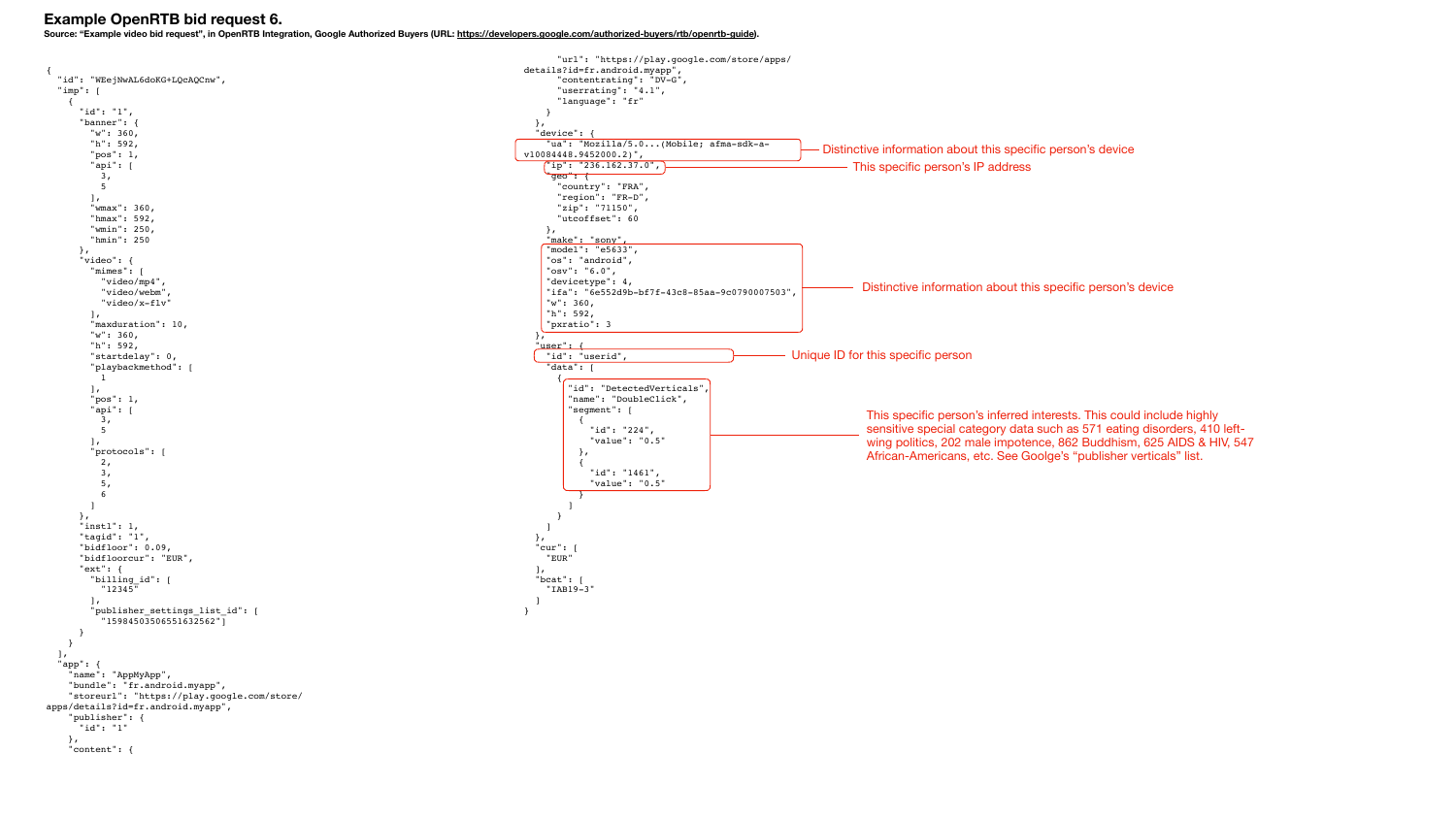```
{
  "id": "WEcgigALZ28KT74DlAEKdA",
  "imp": [
   \left\{ \right. "id": "1",
      "tagid": "3654083237",
      "bidfloor": 0.75,
      "bidfloorcur": "USD",
      "native": {
        "request": "{\"ver\":\"1.0\"...\"style_width\":300}}",
        "ver": "1.0"
      },
       "ext": {
        "billing_id": [
         "1234567" ],
        "publisher_settings_list_id": [
          "17725875107190109537"],
        "allowed_vendor_type": [
          10,
          42 ]
      }
    }
  \frac{1}{\sqrt{2}}"site": {
    "page": "https://www.example.com/story/30139/common-reasons-of-breakups",
     "publisher": {
      "id": "1234"
    },
    "content": {
      "language": "en"
    },
    "mobile": 1
  },
   "device": {
    "ua": "Mozilla/5.0 .../en_US;FBOP/5]",
    "ip": "104.191.75.0",
    "geo": {
      "country": "USA",
      "region": "US-TX",
      "metro": "641",
      "city": "San Antonio",
      "zip": "78259",
      "utcoffset": -360
    },
    "make": "apple",
    "model": "iphone",
    "os": "iOS",
    "osv": "10.2",
     "devicetype": 4,
     "w": 375,
     "h": 667,
     "pxratio": 2
   },
   "user": {
     "id": "CAESEI5Z85FbBUR-qiEz000000"
  },
 "cur": [
    "USD"
  ]
}
                                                               Distinctive information about this specific person's device
                                    This specific person's IP address 
                                                   - Unique ID for this specific person
                                                                                              What this individual person is reading right now 
                                     Distinctive information about this specific person's device
```
# **Example OpenRTB bid request 7.**

**Source: "Example native bid request", in OpenRTB Integration, Google Authorized Buyers (URL: [https://developers.google.com/authorized-buyers/rtb/openrtb-guide\)](https://developers.google.com/authorized-buyers/rtb/openrtb-guide).**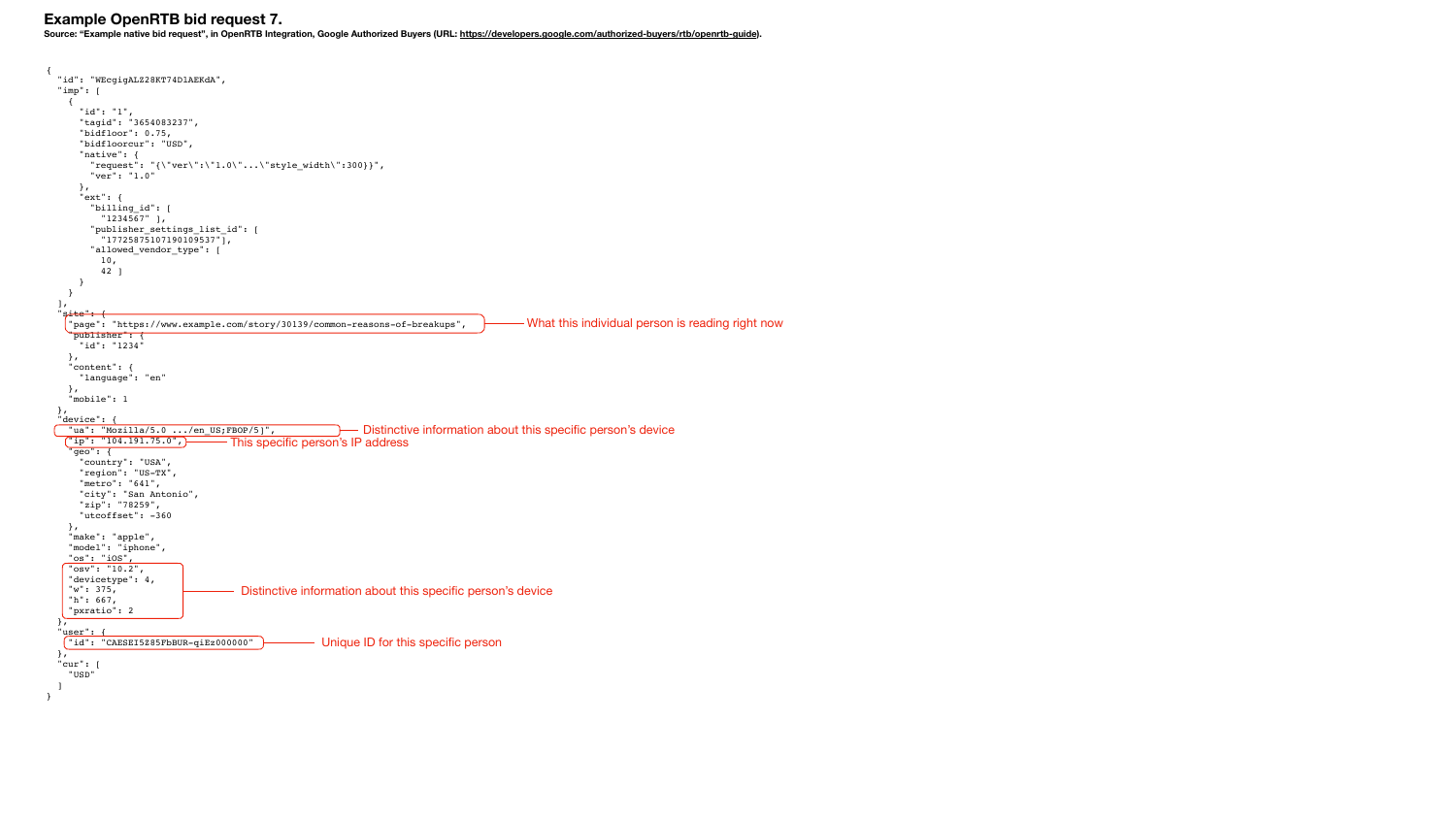```
id: 
"[\752\026\220\403\575\286\473\n\002x\373\068\020\
364\244"
ip: "\123\456\789"
google_user_id: "LSMGIWPSG98PHkdfuQ8KetJ-NSI"
cookie version: 1
cookie_age_seconds: 7776000
user_agent: "Mozilla/5.0 (Linux; Android 7.1.1; 
CPH1729 Build/N6F26Q; wv) Version/4.0"
publisher_country: "PK"
geo_criteria_id: 1010216
timezone_offset: 390
publisher_id: "pub-3450823458973402"
seller network id: 1
partner_id: 22222222
url: "https://play.google.com/store/apps/details?
id=com.sample.android"
detected_language: "th"
detected vertical {
  id: 532
  weight: 0.25553104
}
detected_vertical {
  id: 108
  weight: 0.25553104
}
detected vertical {
  id: 1461
  weight: 0.25553104
}
detected vertical {
  id: 1109
  weight: 0.13587193
}
detected_vertical {
  id: 1170
  weight: 0.09753494
}
detected content label: 87
detected content label: 39
google_query_id: "ABCDefg1234567890/aB="
device {
   device_type: HIGHEND_PHONE
   platform: "android"
   brand: "oppo"
   model: "cph1729"
   os_version {
     major: 7
     minor: 1
     micro: 1
 }
   carrier_id: 72160
  screen width: 360
  screen height: 672
   screen_pixel_ratio_millis: 2000
   screen_orientation: PORTRAIT
}
mobile {
   is_app: true
   app_id: "com.example.android"
   app_category_ids: 60019
  app category ids: 60000
  app_category_ids: 69500
  encrypted advertising id: "[\340\333
\000\001<\286\nh\351\003\001\016\472\045\281Z\006\
037\21"
                                                                                            advertising id: "n\380\316:\038\239Kk\215\\
                                                                                          \357\011\021* \304"
                                                                                            app name: "Example App Name"
                                                                                             app_rating: 4.3381295
                                                                                            supports deep link with fallback: true
                                                                                           }
                                                                                          publisher_settings_list_id: 234703467093485467
                                                                                          publisher_type: GOOGLE_REPRESENTED
                                                                                          adslot {
                                                                                             id: 1
                                                                                             ad_block_key: 1
                                                                                             width: 320
                                                                                             width: 360
                                                                                             height: 50
                                                                                             height: 50
                                                                                             excluded_attribute: 22
                                                                                             excluded_attribute: 34
                                                                                             excluded_attribute: 27
                                                                                             // ...
                                                                                             excluded_attribute: 17
                                                                                             excluded_attribute: 19
                                                                                             excluded_attribute: 20
                                                                                             allowed_vendor_type: 79
                                                                                            allowed vendor type: 138
                                                                                            allowed vendor type: 144
                                                                                             // ...
                                                                                            allowed vendor type: 828
                                                                                             allowed_vendor_type: 4374
                                                                                             allowed_vendor_type: 4513
                                                                                             matching_ad_data {
                                                                                               billing_id: 34589712304
                                                                                               billing_id: 34010928357
                                                                                               minimum_cpm_micros: 10000
                                                                                            }
                                                                                            matching ad data {
                                                                                               billing_id: 90823842137
                                                                                               minimum_cpm_micros: 10000
                                                                                              direct deal {
                                                                                                 direct_deal_id: 549644393846601047
                                                                                                 fixed_cpm_micros: 10000
                                                                                                 deal_type: AUCTION_PACKAGE
                                                                                            }
                                                                                            }
                                                                                             publisher_settings_list_id: 234703467093485467
                                                                                            slot visibility: ABOVE THE FOLD
                                                                                             viewability: 70
                                                                                             click_through_rate: 0.0013543529
                                                                                             renderer: GOOGLE
                                                                                            is amp page: DIALECT HTML
                                                                                             amp_ad_requirement_type: AMP_AD_NOT_ALLOWED
                                                                                            allowed ad types: ALLOWED AD TYPE BANNER
                                                                                            session depth: 1
                                                                                             api: MRAID_1
                                                                                             api: MRAID_2
                                                                                             api: OMID_1
                                                                                           }
                                                                                          response_deadline_ms: 122
                                                          Distinctive information about 
                                                          this specific person's device
                                                    Google ID of this specific person 
                                     This specific person's inferred interests. This 
                                     could include highly sensitive special category 
                                     data such as 571 eating disorders, 410 left-wing 
                                     politics, 202 male impotence, 862 Buddhism, 625 
                                     AIDS & HIV, 547 African-Americans, etc. See 
                                     Goolge's "publisher verticals" list. 
                                            Distinctive information about this specific 
                                            person's device
                                                               Distinctive information about this specific person's device (recipient can decode this)
```
## **Example OpenRTB bid request 8.**

**Source: "Sample bid requests: App Banner", in Process the request, Google Authorized Buyers (URL:<https://developers.google.com/authorized-buyers/rtb/request-guide>).**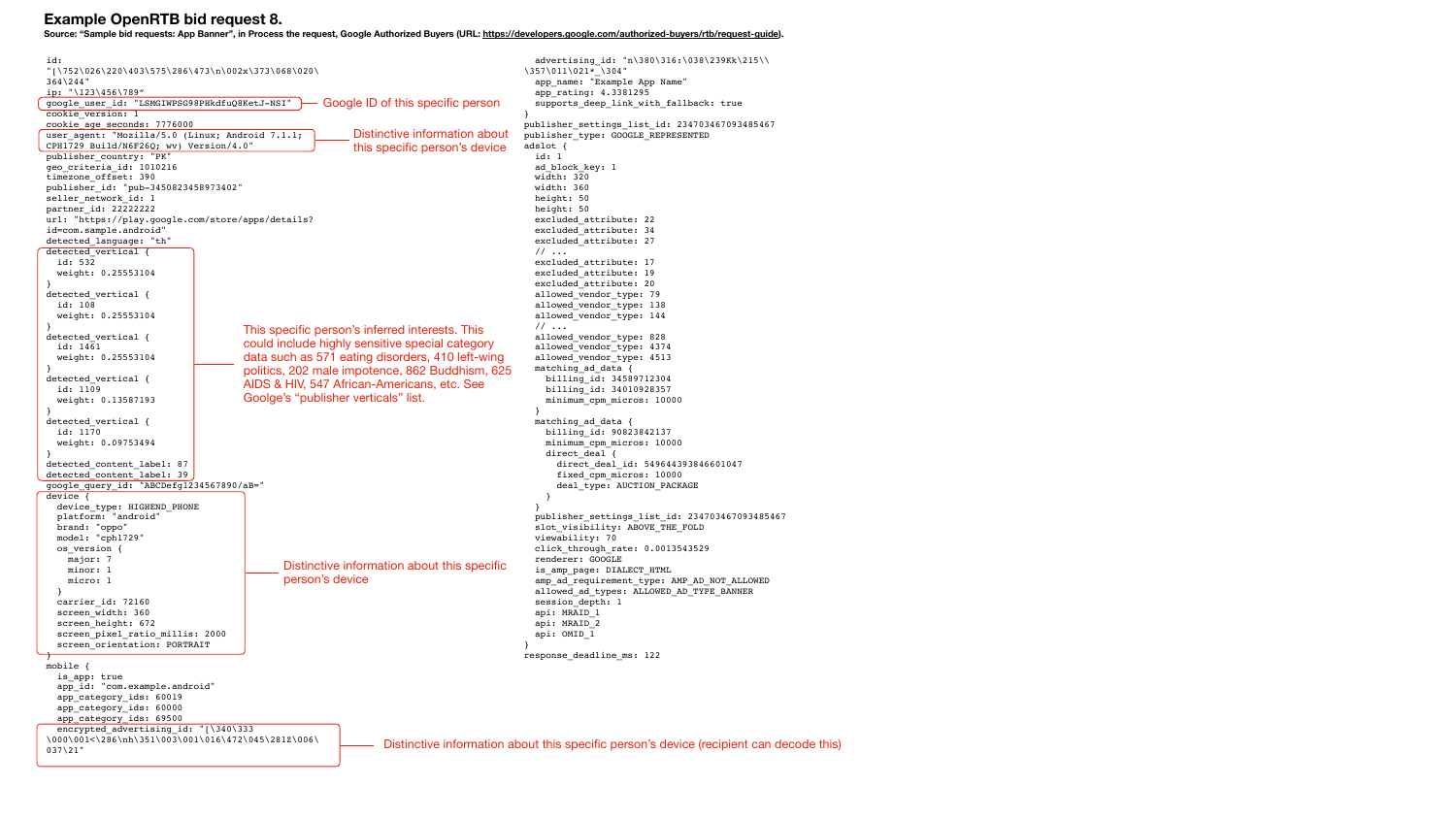### **Example OpenRTB bid request 9.**



**Source: "Sample bid requests: App Interstitial", in Process the request, Google Authorized Buyers (URL:<https://developers.google.com/authorized-buyers/rtb/request-guide>).**

```
id: 
"[\752\026\220\403\575\286\473\n\002x\373\068\020\
364\244"
ip: 41231456789google_user_id: "LSMGIWPSG98PHkdfuQ8KetJ-NSI"
cookie version: 1
cookie_age_seconds: 15552000
user_agent: "Mozilla/5.0 (Linux; Android 6.0.1; 
SM-S327VL Build/MMB29M; wv) Version/4.0"
publisher country: "US"
geo_criteria_id: 1013137
encrypted hyperlocal set:
"[\330\0106\000\6\210i\327\351:#\221\265\376n\"7}
`\223\215\213"
hyperlocal set {
  hyperlocal {
     corners {
       latitude: 31.779715
       longitude: -85.942696
 }
     corners {
       latitude: 31.779715
       longitude: -85.928413
 }
     corners {
       latitude: 31.791855
       longitude: -85.928413
 }
     corners {
       latitude: 31.791855
       longitude: -85.942696
 }
     confidence: 1
 }
   center_point {
    latitude: 31.785786
     longitude: -85.935555
\overline{\phantom{a}}}
timezone offset: -300
publisher_id: "pub-3450923589486943"
seller network id: 2309
url: "https://play.google.com/store/apps/details?
id=com.sample.android"
detected_language: "en"
detected vertical {
  id: 926
   weight: 0.29782212
}
detected_vertical {
   id: 1461
  weight: 0.29782212
}
detected vertical {
  id: 105
  weight: 0.24140838
}
detected_vertical {
   id: 1173
   weight: 0.08253295
}
detected_vertical {
  id: 1109
  weight: 0.080414429
}
detected content label: 59
detected content label: 87
                                                                                            detected content label: 39
                                                                                            google_query_id: "ABCDefg1234567890/aB="
                                                                                            device {
                                                                                               device_type: HIGHEND_PHONE
                                                                                               platform: "android"
                                                                                               brand: "samsung"
                                                                                               model: "sm-s327vl"
                                                                                               os_version {
                                                                                                major: 6
                                                                                                minor: 0
                                                                                                micro: 1
                                                                                            \vert \cdot \rangle carrier_id: 0
                                                                                              screen width: 360
                                                                                              screen height: 640
                                                                                              screen pixel ratio millis: 2000
                                                                                               screen_orientation: PORTRAIT
                                                                                            }
                                                                                            mobile {
                                                                                               is_app: true
                                                                                              app id: "com.example.android"
                                                                                              is interstitial request: true
                                                                                               app_category_ids: 60031
                                                                                              app_category_ids: 60008
                                                                                               app_category_ids: 60000
                                                                                              app category ids: 69500
                                                                                              encrypted advertising id:
                                                                                            "[\330\0106\000\005\037\03\177\
                                                                                            \^\205y\010\221\332\363\365wp\324/\223"
                                                                                               advertising_id: "\295p\021(\205HJ}\602\219[|
                                                                                            \205@M\029"
                                                                                              app_name: "Example App Name"
                                                                                               app_rating: 4.4225764
                                                                                               supports_deep_link_with_fallback: true
                                                                                            }
                                                                                            publisher type: ADX PUBLISHER OWNED AND OPERATED
                                                                                            adslot {
                                                                                               id: 1
                                                                                              ad block key: 1
                                                                                               width: 320
                                                                                               width: 360
                                                                                               height: 570
                                                                                               height: 592
                                                                                               excluded_attribute: 22
                                                                                               excluded_attribute: 21
                                                                                               excluded_attribute: 34
                                                                                               // ...
                                                                                               excluded_attribute: 19
                                                                                               excluded_attribute: 20
                                                                                               excluded_attribute: 70
                                                                                              allowed vendor type: 10
                                                                                               allowed_vendor_type: 42
                                                                                              allowed vendor type: 43
                                                                                               // ...
                                                                                              allowed vendor type: 886
                                                                                               allowed_vendor_type: 888
                                                                                              allowed vendor type: 889
                                                                                              excluded sensitive category: 19
                                                                                              excluded sensitive category: 4
                                                                                              excluded sensitive category: 23
                                                                                               // ...
                                                                                              excluded sensitive category: 8
                                                                                              excluded sensitive category: 24
                                                                                              excluded sensitive category: 18
                                                                                               excluded_product_category: 10031
                                                                                               excluded_product_category: 10086
                                                                                               excluded_product_category: 10088
                                                           Distinctive information about 
                                                          this specific person's device
                                                     Google ID of this specific person 
                                           This specific person's inferred interests. 
                                           This could include highly sensitive special 
                                           category data such as 571 eating 
                                           disorders, 410 left-wing politics, 202 male 
                                           impotence, 862 Buddhism, 625 AIDS & 
                                           HIV, 547 African-Americans, etc. See 
                                           Goolge's "publisher verticals" list. 
                                                           - This specific person's location
```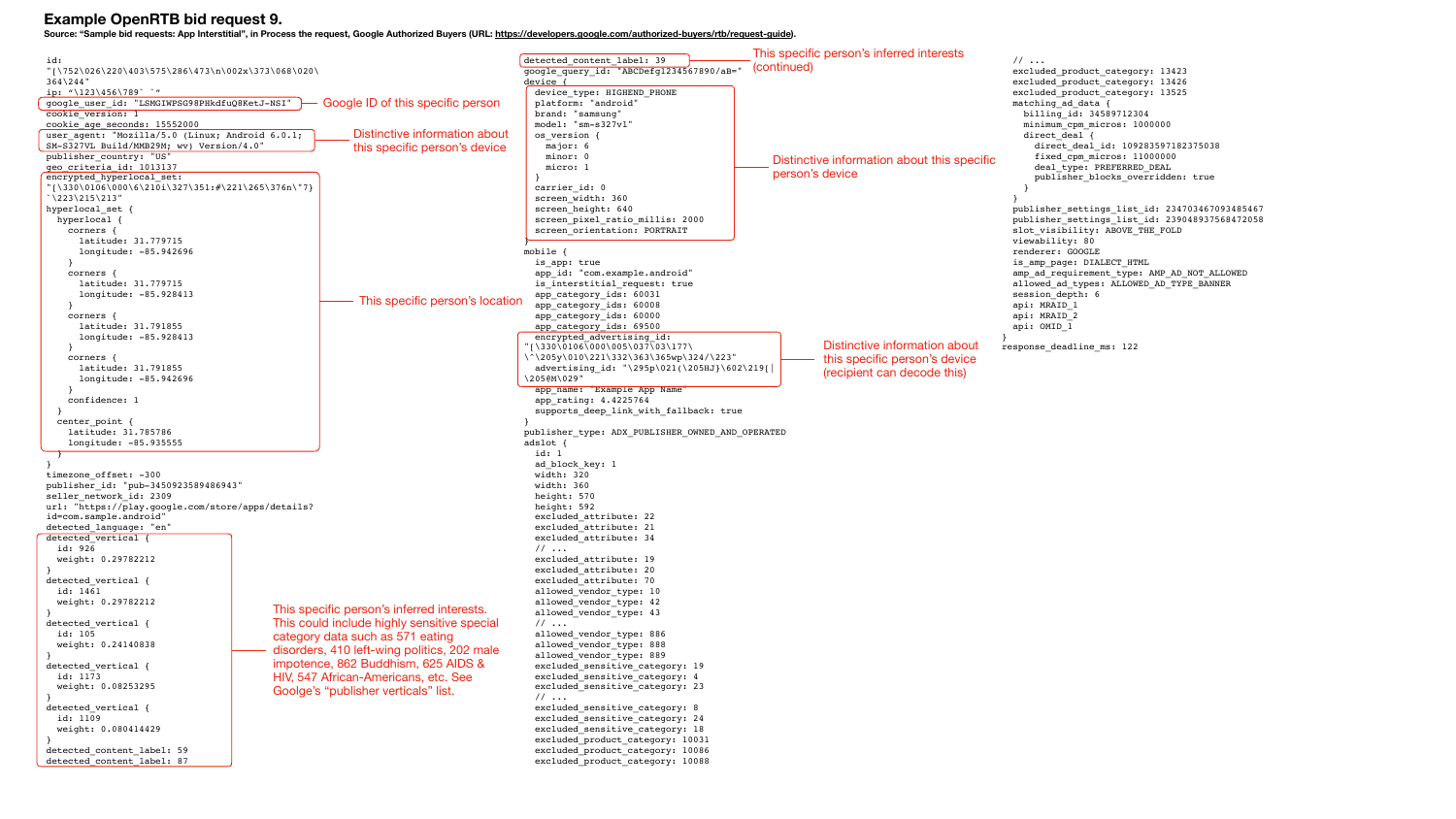```
id: 
"[\752\026\220\403\575\286\473\n\002x\373\068\020\
364\244"
ip: "\123\456\789"
google_user_id: "LSMGIWPSG98PHkdKetJ-NSI"
cookie version: 1
cookie_age_seconds: 31104000
user_agent: "Mozilla/5.0 (iPhone; CPU iPhone OS 
12_0 like Mac OS X) Mobile/16A366"
publisher country: "FR"
geo_criteria_id: 9061365
timezone_offset: 480
publisher_id: "pub-2359083496729834"
seller network id: 1
partner_id: 247939003805104532
url: "https://itunes.apple.com/app/id1423046460"
detected_language: "zh_CN"
detected vertical {
   id: 926
   weight: 0.30560419
}
detected vertical {
  id: 1462
   weight: 0.30560419
}
detected vertical {
   id: 935
   weight: 0.30560419
}
detected vertical {
  id: 933
  weight: 0.041680388
}
detected vertical {
  id: 622
   weight: 0.041507009
}
detected content label: 59
detected content label: 87
detected content label: 41
google_query_id: "ABCDefg1234567890/aB="
device {
  device type: HIGHEND PHONE
   platform: "iphone"
   brand: "apple"
   model: "iphone"
   os_version {
     major: 12
     minor: 0
 }
  carrier id: 70121
  screen width: 414
   screen_height: 736
  screen pixel ratio millis: 3000
   screen_orientation: PORTRAIT
  hardware version: "iphone 7+"
}
mobile {
   is_app: true
   app_id: "2394084589"
   is_interstitial_request: true
   app_category_ids: 60506
   app_category_ids: 60524
   app_category_ids: 60500
   app_category_ids: 69500
                                                                                              encrypted_advertising_id: 
                                                                                           "[\331GJ\000\008J\220\n*\136\435\701356a;
                                                                                           \314\276\396\003*\102\306\010"
                                                                                             advertising_id: "P\634\994\212(\0397C 
                                                                                           \008W\239\286\278S\114\797"
                                                                                             app name: "Example App Name"
                                                                                             supports deep link with fallback: true
                                                                                           }
                                                                                           video {
                                                                                              placement: INTERSTITIAL
                                                                                              playback_method: CLICK_TO_PLAY
                                                                                             is clickable: true
                                                                                              videoad_start_delay: 0
                                                                                              max_ad_duration: 60000
                                                                                              video_ad_skippable: ALLOW_SKIPPABLE
                                                                                              protocols: VAST_2_0
                                                                                              protocols: VAST_3_0
                                                                                             protocols: VAST_2_0_WRAPPER
                                                                                              protocols: VAST_3_0_WRAPPER
                                                                                              allowed_video_formats: VIDEO_MP4
                                                                                             end cap support: END CAP OPTIONAL
                                                                                           }
                                                                                           publisher_settings_list_id: 234703467093485467
                                                                                           publisher type: GOOGLE REPRESENTED
                                                                                           adslot {
                                                                                             id: 1
                                                                                             ad block key: 1
                                                                                              width: 414
                                                                                              width: 375
                                                                                              height: 736
                                                                                              height: 667
                                                                                              excluded_attribute: 114
                                                                                              excluded_attribute: 21
                                                                                              excluded_attribute: 34
                                                                                              // ...
                                                                                              excluded_attribute: 19
                                                                                              excluded_attribute: 70
                                                                                              excluded_attribute: 21
                                                                                             allowed vendor type: 79
                                                                                              allowed_vendor_type: 138
                                                                                              allowed_vendor_type: 144
                                                                                             // ...
                                                                                             allowed vendor type: 828
                                                                                              allowed_vendor_type: 4374
                                                                                             allowed vendor type: 4513
                                                                                              matching_ad_data {
                                                                                               billing_id: 34589712304
                                                                                               minimum_cpm_micros: 90000
                                                                                            }
                                                                                              slot_visibility: ABOVE_THE_FOLD
                                                                                              viewability: 90
                                                                                             click through rate: 0.10483477
                                                                                              video_completion_rate: 0.58322155
                                                                                              renderer: GOOGLE
                                                                                              is_amp_page: DIALECT_HTML
                                                                                              amp_ad_requirement_type: AMP_AD_NOT_ALLOWED
                                                                                             is rewarded: true
                                                                                              allowed_ad_types: ALLOWED_AD_TYPE_VIDEO
                                                                                              session_depth: 1
                                                                                              api: MRAID_1
                                                                                             api: MRAID_2
                                                                                           }
                                                                                           response_deadline_ms: 12
                                                          Distinctive information about 
                                                          this specific person's device
                                                     Google ID of this specific person 
                                          This specific person's inferred interests. 
                                          This could include highly sensitive special 
                                          category data such as 571 eating 
                                          disorders, 410 left-wing politics, 202 male 
                                          impotence, 862 Buddhism, 625 AIDS & 
                                          HIV, 547 African-Americans, etc. See 
                                          Goolge's "publisher verticals" list. 
                                            Distinctive information about this specific 
                                             person's device
```
### **Example OpenRTB bid request 10.**

**Source: "Sample bid requests: App Interstitial video", in Process the request, Google Authorized Buyers (URL:<https://developers.google.com/authorized-buyers/rtb/request-guide>).**

Distinctive information about this specific person's device (recipient can decode this)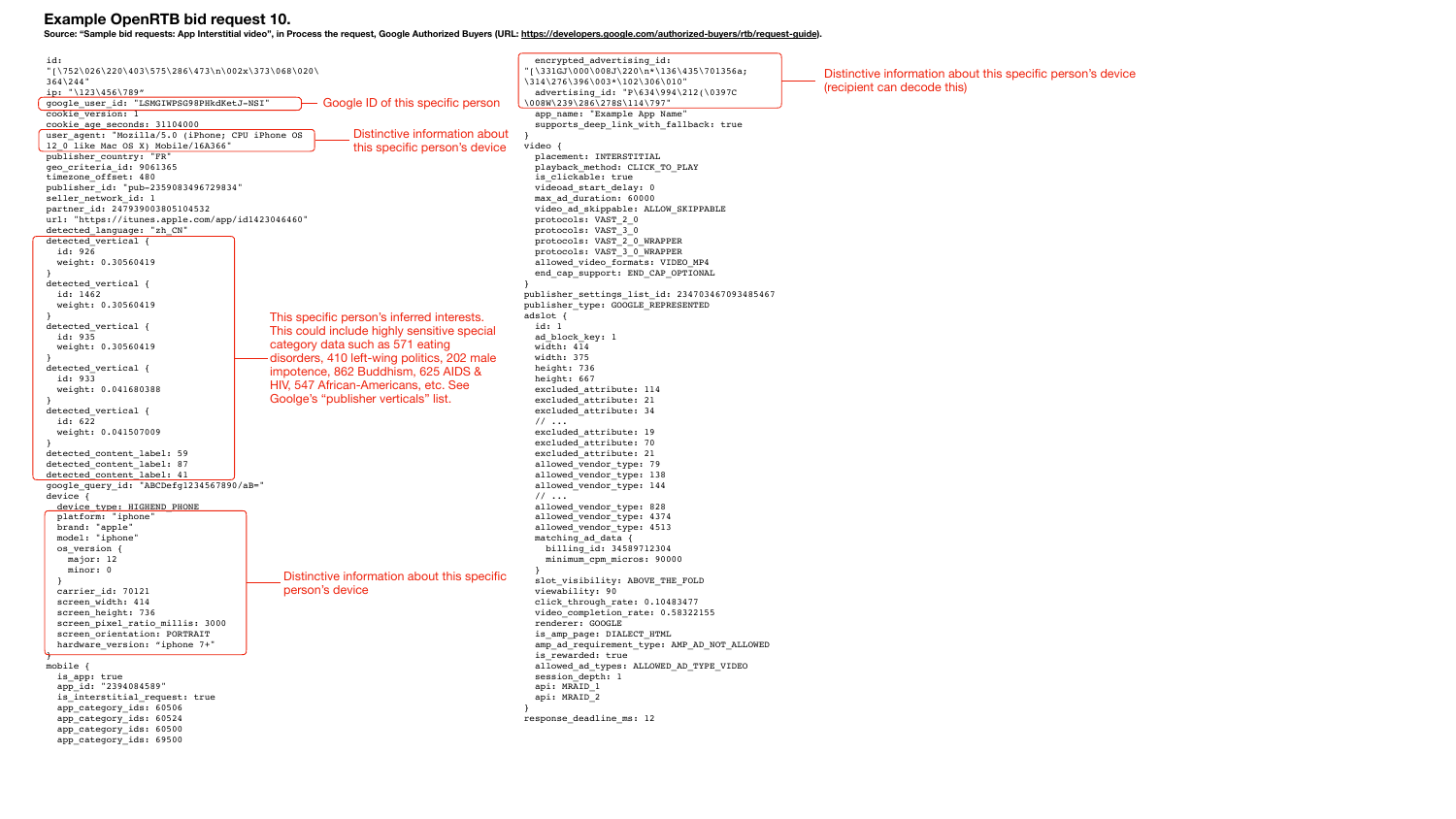publisher\_settings\_list\_id: 234703467093485467 publisher\_settings\_list\_id: 345973469730948534 publisher\_settings\_list\_id: 349082093423498239  $\mathsf{FOLD}$ 

 $length: 15$ 

 amp\_ad\_requirement\_type: AMP\_AD\_NOT\_ALLOWED  $\overline{AD\_TYPE\_BANNER}$ .<br>AD\_TYPE\_NATIVE

 $210\387\004\272"$  api: OMID\_1 } response\_deadline\_ms: 122 Distinctive information about this specific person's device

 $R\_OWNED\_AND\_OPERATED$ 

y: 19

 $y: 4$ 

 $y: 23$ 

 $y: 24$ 

 $y: 7$ 

 $\frac{1}{y}$ : 18

| id:<br>$\lceil \frac{1}{220\403\575\286\473\n\002x\373\068\020} \rceil$ |                                                                | advertising_id: "\015\")<br>\004\355\372B\271\517Z\245\210\      |
|-------------------------------------------------------------------------|----------------------------------------------------------------|------------------------------------------------------------------|
| $364$ \ $244$ "                                                         | app name: "Example App Name"                                   |                                                                  |
| ip: "\123\456\789"                                                      | app rating: 3.9649277                                          |                                                                  |
| google_user_id: "LSMGIWPSG98PHkdfuQ8KetJ-NSI"                           | Google ID of this specific person                              |                                                                  |
| cookie version: 1                                                       |                                                                | publisher_type: ADX_PUBLISHER OW                                 |
| cookie age seconds: 864000                                              |                                                                | adslot $\{$                                                      |
| user_agent: "Mozilla/5.0 (Linux; Android 7.0;                           | Distinctive information about<br>this specific person's device | id: 1                                                            |
| Version/4.0 (Mobile; afma-sdk-a-<br>$v14366020.14366020.0)$ "           | ad block key: 1<br>width: 320                                  |                                                                  |
| publisher_country: "TR"                                                 |                                                                | width: 300                                                       |
| geo criteria id: 21060                                                  | width: 360                                                     |                                                                  |
| timezone offset: 180                                                    | height: 480                                                    |                                                                  |
| publisher id: "pub-3456783590486394"                                    | height: 250                                                    |                                                                  |
| seller network id: 12930                                                | height: 592                                                    |                                                                  |
| url: "https://play.google.com/store/apps/details?                       |                                                                | excluded attribute: 22                                           |
| id=com.sample.android"                                                  |                                                                | excluded attribute: 34                                           |
| detected language: "tr"                                                 |                                                                | excluded attribute: 30                                           |
| detected vertical {                                                     |                                                                | 11                                                               |
| id: 1781<br>weight: 0.21684243                                          |                                                                | excluded attribute: 18<br>excluded attribute: 19                 |
|                                                                         |                                                                | excluded attribute: 20                                           |
| detected vertical {                                                     |                                                                | allowed_vendor_type: 3                                           |
| id: 294                                                                 |                                                                | allowed vendor type: 42                                          |
| weight: 0.21684243                                                      | This specific person's inferred interests.                     | allowed vendor type: 79                                          |
|                                                                         |                                                                | 11                                                               |
| detected_vertical {                                                     | This could include highly sensitive special                    | allowed vendor type: 4463                                        |
| id: 1461                                                                | category data such as 571 eating                               | allowed vendor type: 4513                                        |
| weight: 0.21684243                                                      | disorders, 410 left-wing politics, 202 male                    | allowed_vendor_type: 4538                                        |
|                                                                         | impotence, 862 Buddhism, 625 AIDS & HIV,                       | excluded sensitive category: 1                                   |
| detected vertical {<br>id: 211                                          | 547 African-Americans, etc. See Goolge's                       | excluded sensitive category: 4<br>excluded sensitive category: 2 |
| weight: 0.21684243                                                      | "publisher verticals" list.                                    | $\frac{1}{2}$                                                    |
|                                                                         |                                                                | excluded sensitive category: 2                                   |
| detected_vertical {                                                     |                                                                | excluded_sensitive_category: 7                                   |
| id: 501                                                                 |                                                                | excluded sensitive category: 1                                   |
| weight: 0.13263032                                                      |                                                                | matching ad data {                                               |
|                                                                         |                                                                | billing id: 34589712304                                          |
| detected content label: 87                                              |                                                                | minimum cpm micros: 340000                                       |
| detected content label: 39                                              |                                                                |                                                                  |
| google query id: "ABCDefg1234567890/aB="<br>device {                    |                                                                | publisher_settings_list_id: 23<br>publisher settings list id: 34 |
| device type: "HIGHEND PHONE"                                            |                                                                | publisher settings list id: 34                                   |
| platform: "android"                                                     |                                                                | slot visibility: ABOVE THE FOL                                   |
| brand: "vestel"                                                         |                                                                | viewability: 80                                                  |
| model: "venus e3"                                                       |                                                                | native ad template {                                             |
| os version: {                                                           |                                                                | required fields: 83                                              |
| major: 7                                                                |                                                                | recommended fields: 132                                          |
| minor: 0                                                                | Distinctive information about this specific                    | headline max safe length: 25                                     |
|                                                                         | person's device                                                | body max safe length: 90                                         |
| carrier id: 71351<br>screen width: 360                                  |                                                                | call to action max safe leng                                     |
| screen height: 592                                                      |                                                                | image_width: 1200<br>image_height: 627                           |
| screen pixel ratio millis: 2000                                         |                                                                | app icon width: 100                                              |
| screen orientation: PORTRAIT                                            |                                                                | app icon height: 100                                             |
|                                                                         |                                                                | style_id: 148033                                                 |
| mobile $\{$                                                             |                                                                | style height: 480                                                |
| is app: true                                                            |                                                                | style width: 320                                                 |
| app_id: "com.example.android"                                           |                                                                |                                                                  |
| is interstitial request: true                                           |                                                                | renderer: GOOGLE                                                 |
| app_category_ids: 60022                                                 |                                                                | is_amp_page: DIALECT HTML                                        |
| app_category_ids: 60000                                                 |                                                                | amp_ad_requirement_type: AMP_A                                   |
| app category ids: 69500<br>encrypted advertising id:                    | Distinctive information about                                  | allowed ad types: ALLOWED AD T<br>allowed_ad_types: ALLOWED AD T |
| $"\left\{130\700\761\000\010\392/\n\}/342\034\272\035E\316$             | session depth: 1                                               |                                                                  |
| this specific person's device<br>\301a\331\346\351\222"                 |                                                                | api: MRAID 1                                                     |
|                                                                         | (recipient can decode this)                                    | api: MRAID 2                                                     |
|                                                                         |                                                                |                                                                  |

### **Example OpenRTB bid request 11.**

**Source: "Sample bid requests: App Native", in Process the request, Google Authorized Buyers (URL:<https://developers.google.com/authorized-buyers/rtb/request-guide>).**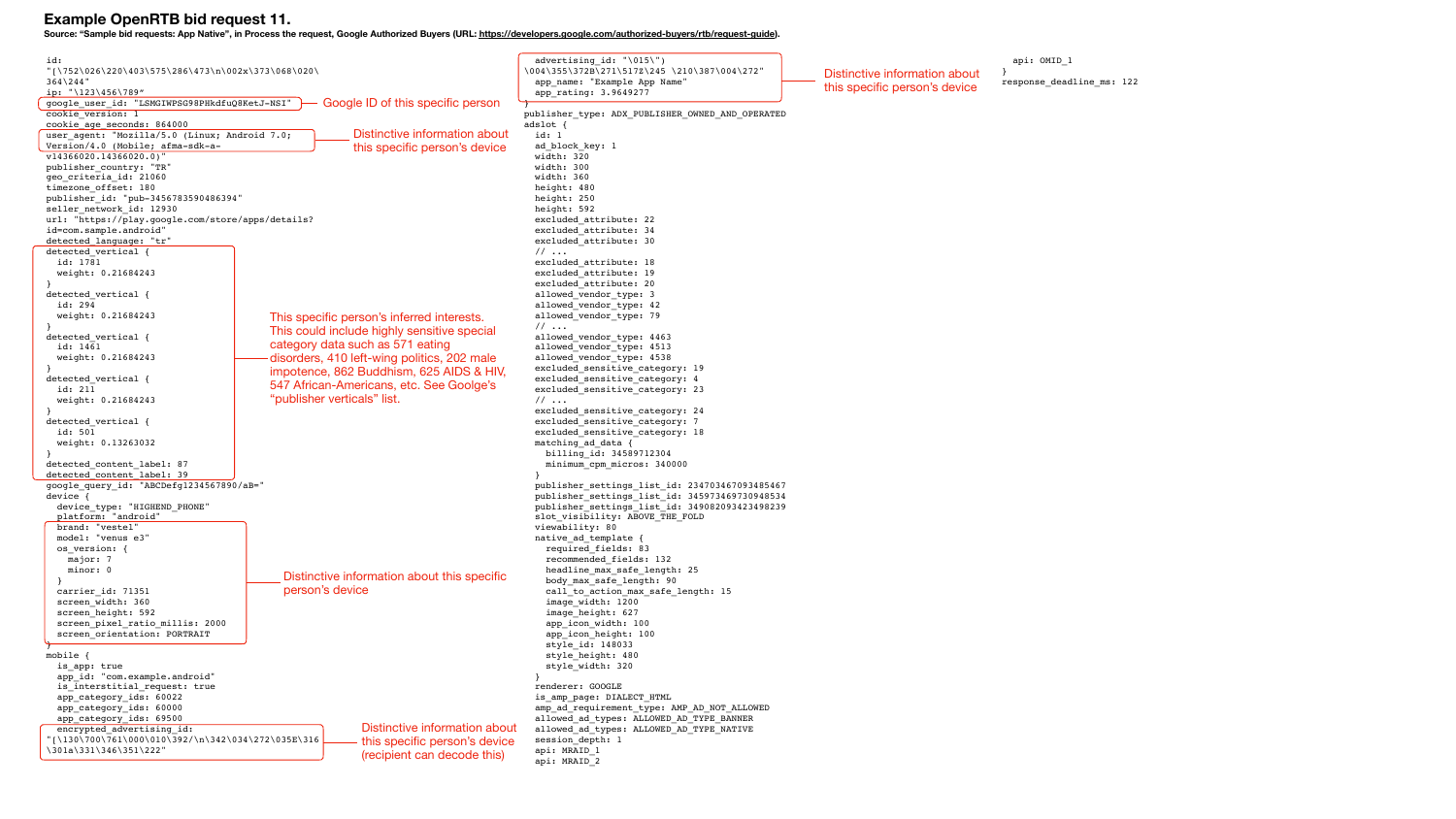```
id: 
"[\752\026\220\403\575\286\473\n\002x\373\068\020\
364\244"
ip: "\123\456\789"
google_user_id: "LSMGIWPSG98PHkdfuQ8KetJ-NSI"
cookie version: 1
cookie_age_seconds: 54432000
user_agent: "Mozilla/5.0 (Windows NT 10.0; Win64;
x64) Chrome/64.0.3282.140 Safari/537.36"
publisher country: "US"
geo_criteria_id: 9028715
postal_code: "80013"
encrypted_hyperlocal_set: 
"[T\204bo\253sP\22t\212\034L\320\004v{\002\002;\30
05BN\320&B{\214\376"
hyperlocal set {
  hyperlocal {
     corners {
       latitude: 39.673466
       longitude: -104.78887
 }
     corners {
       latitude: 39.673466
       longitude: -104.77368
 }
     corners {
       latitude: 39.685158
       longitude: -104.77368
 }
     corners {
       latitude: 39.685158
       longitude: -104.78887
 }
     confidence: 1
 }
  center point {
    latitude: 39.67931
     longitude: -104.78128
 }
}
timezone_offset: -360
publisher_id: "pub-1135235964000000"
publisher_id: "pub-2345925947623459"
seller network id: 12478
url: "http://example-site.com"
detected_language: "en"
detected_vertical {
   id: 1222
   weight: 0.22242239
}
detected vertical {
  id: 182
   weight: 0.15736783
}
detected_vertical {
   id: 1779
   weight: 1
}
detected_vertical {
   id: 978
   weight: 0.091986381
}
detected vertical {
  id: 594
   weight: 0.066870265
}
detected_content_label: 58
                                                                                           detected content label: 57
                                                                                           detected_content_label: 52
                                                                                           detected content label: 41
                                                                                           google_query_id: "ABCDefg1234
                                                                                          device {
                                                                                            device_type: PERSONAL COMPU
                                                                                             platform: "Windows"
                                                                                            screen_pixel_ratio_millis:
                                                                                           }
                                                                                           video {
                                                                                             placement: INSTREAM
                                                                                            is embedded offsite: true
                                                                                            playback method: CLICK TO P
                                                                                            is clickable: true
                                                                                             videoad_start_delay: 0
                                                                                             max_ad_duration: 33000
                                                                                            video_ad_skippable: ALLOW_S
                                                                                             protocols: VAST_2_0
                                                                                             protocols: VAST_3_0
                                                                                             protocols: VAST_2_0_WRAPPER
                                                                                             protocols: VAST_3_0_WRAPPER
                                                                                            allowed video formats: VIDE
                                                                                            allowed_video_formats: VPAI
                                                                                             companion_slot {
                                                                                               height: 0
                                                                                               width: 0
                                                                                              creative_format: IMAGE CR
                                                                                            }
                                                                                           }
                                                                                           publisher type: ADX PUBLISHER
                                                                                           adslot {
                                                                                             id: 1
                                                                                             ad_block_key: 4390234589
                                                                                             width: 300
                                                                                             height: 250
                                                                                             excluded_attribute: 114
                                                                                             excluded_attribute: 21
                                                                                             excluded_attribute: 48
                                                                                             // ...
                                                                                             excluded_attribute: 18
                                                                                             excluded_attribute: 19
                                                                                             excluded_attribute: 20
                                                                                             allowed_vendor_type: 3
                                                                                             allowed_vendor_type: 42
                                                                                            allowed vendor type: 79
                                                                                             // ...
                                                                                             allowed_vendor_type: 4463
                                                                                            allowed vendor type: 4513
                                                                                             allowed_vendor_type: 4538
                                                                                            allowed_restricted_category
                                                                                            allowed restricted category
                                                                                             matching_ad_data {
                                                                                               billing_id: 34589712304
                                                                                               billing_id: 23059813459
                                                                                              minimum_cpm_micros: 26300
                                                                                            }
                                                                                            matching ad data {
                                                                                               billing_id: 34589719348
                                                                                              minimum_cpm_micros: 19000
                                                                                            }
                                                                                             publisher_settings_list_id: 234703467093485467
                                                                                             publisher_settings_list_id: 239842903758476379
                                                                                            slot_visibility: ABOVE_THE FOLD
                                                                                             viewability: 10
                                                                                            click through rate: 0.11110414
                                                                                            video completion rate: 0.76242161
                                                                                            iframing state: CROSS DOMAIN IFRAME
                                                          Distinctive information about 
                                                          this specific person's device
                                                    Google ID of this specific person 
                                          This specific person's location 
                                          This specific person's inferred interests. 
                                          This could include highly sensitive special 
                                          category data such as 571 eating 
                                          disorders, 410 left-wing politics, 202 male 
                                          impotence, 862 Buddhism, 625 AIDS & 
                                          HIV, 547 African-Americans, etc. See 
                                          Goolge's "publisher verticals" list. 
                                          What this specific person is reading right now
```
### **Example OpenRTB bid request 12.**

**Source: "Sample bid requests: Web Video", in Process the request, Google Authorized Buyers (URL:<https://developers.google.com/authorized-buyers/rtb/request-guide>).**

|                         | This specific person's inferred<br>interests (continued) | renderer: GOOGLE<br>is_amp_page: DIALECT_HTML                                          |
|-------------------------|----------------------------------------------------------|----------------------------------------------------------------------------------------|
| I567890/aB="            |                                                          | amp_ad_requirement_type: AMP_AD_NOT_ALLOWED<br>allowed_ad_types: ALLOWED_AD_TYPE_VIDEO |
| JTER                    |                                                          | $\}$<br>response_deadline_ms: 122                                                      |
| 1000                    |                                                          |                                                                                        |
|                         |                                                          |                                                                                        |
|                         |                                                          |                                                                                        |
| <b>LAY?</b>             |                                                          |                                                                                        |
|                         |                                                          |                                                                                        |
| <b>KIPPABLE</b>         |                                                          |                                                                                        |
| ₹                       |                                                          |                                                                                        |
| $10$ MP4                |                                                          |                                                                                        |
| $ID$ _J $S$             |                                                          |                                                                                        |
|                         |                                                          |                                                                                        |
| <b>REATIVE</b>          |                                                          |                                                                                        |
|                         |                                                          |                                                                                        |
| COWNED_AND_OPERATED     |                                                          |                                                                                        |
|                         |                                                          |                                                                                        |
|                         |                                                          |                                                                                        |
|                         |                                                          |                                                                                        |
|                         |                                                          |                                                                                        |
|                         |                                                          |                                                                                        |
|                         |                                                          |                                                                                        |
|                         |                                                          |                                                                                        |
|                         |                                                          |                                                                                        |
|                         |                                                          |                                                                                        |
| 7:33<br>'_for_deals: 33 |                                                          |                                                                                        |
|                         |                                                          |                                                                                        |
| 00 <sub>0</sub>         |                                                          |                                                                                        |
|                         |                                                          |                                                                                        |
| 000                     |                                                          |                                                                                        |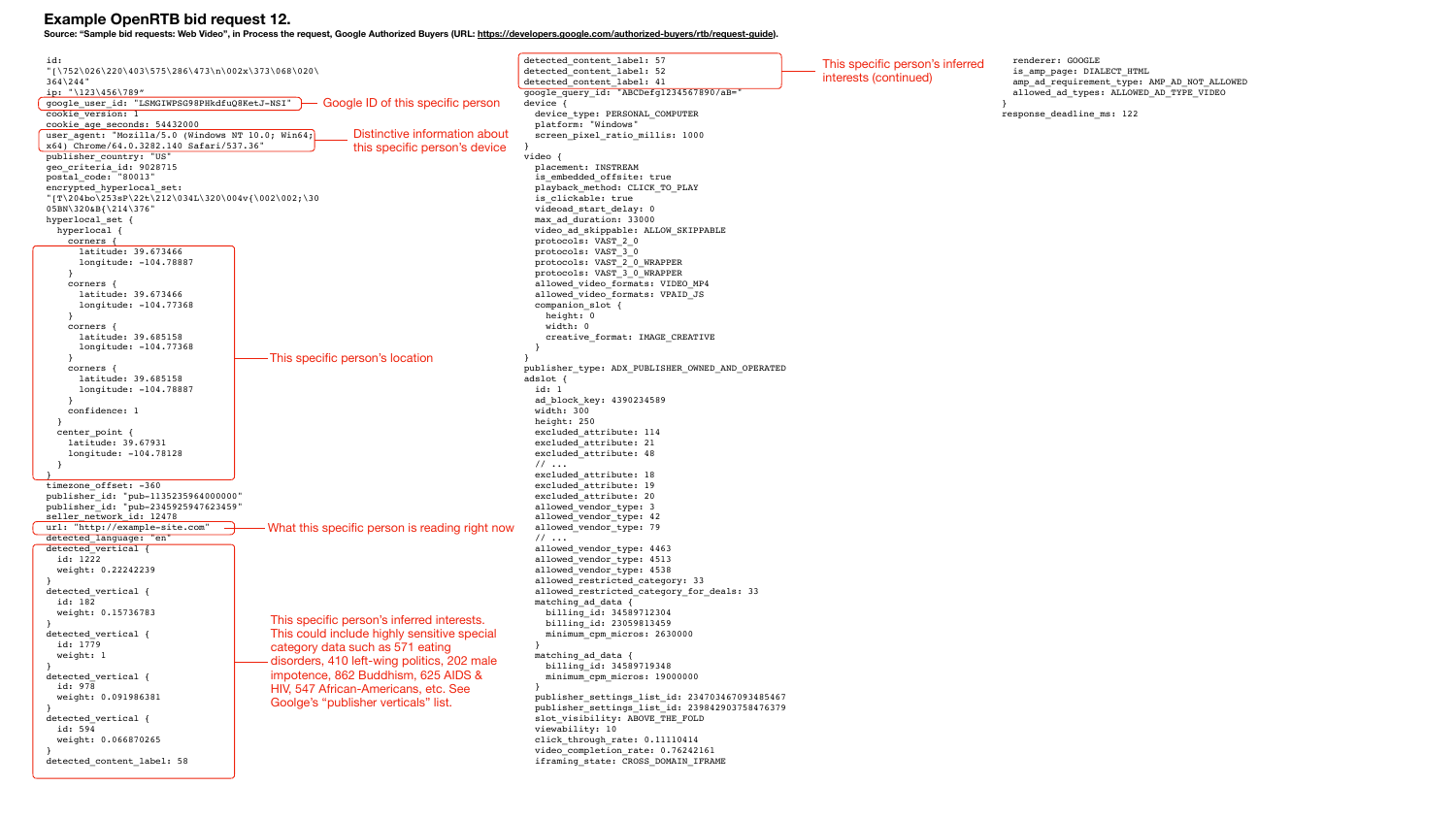```
id: 
"\1752\026\220\403\575\286\473\n002x\444\068\020\555\244"
ip: "\123\456\789",
google user id: "CAESEIlkhgWEXB8puccbUaNw",
cookie version: 1
cookie_age_seconds: 28512000
hosted_match_data: "PkW0X2qZdBTADoopHums",
user agent: "Mozilla/5.0 (Linux; Android 6.0;)
Chrome/67.0.3396.87 Mobile Safari/537.36"
publisher country: "US",
geo_criteria_id: 9028715
timezone_offset: 180
publisher_id: pub-5678906767888
seller network id: 9834569
partner id: 91234526134444478685,
url: "https://play.google.com/store/apps/details?
id=com.sample.android",
detected_language: "en"
detected_vertical: {
     id: 3421
     weight: 1
}
     id: 519 {
     weight: 0.75
}
     id: 8456 {
     weight: 0.5
}
detected content label: 26,555,56,42
google_query_id: "ANy-zJFf-
CaduPzxswevfgt789RAtHFe5WGM4OzC3s2CqEE81ZUC1RUAwFc
mLo",
device: {
     device_type: "HIGHEND_PHONE",
     platform: "android",
     brand: "infinix",
     model: "note 3",
    os version: {
       major: 6,
       minor: 0
     },
     carrier_id: 1,
     screen_width: 360,
    screen height: 640,
     screen_pixel_ratio_millis: 3000
}
mobile: {
     is_app: false,
     is_mobile_web_optimized: true,
}
video: {
   placement: "IN_ARTICLE",
   playback_method: 
"INITIATE_ON_ENTERING_VIEWPORT_SOUND_OFF",
   is_clickable: true,
  video ad skippable: "ALLOW SKIPPABLE",
   protocols: 
[VAST_2_0,VAST_3_0,VAST_2_0_WRAPPER,VAST_3_0_WRAPP
ER]
  allowed video formats: [VIDEO MP4]
}
publisher_type: ADX_PUBLISHER_REPRESENTED
adslot: {
   id: 6,
   ad_block_key: 4146155563
   width: 300,250
                                                                                             height: 250,250
                                                                                            excluded attribute:
                                                                                          [114,34,32,30,27,26,70,15,13,,25,26,27,13,14,15,16
                                                                                          ,17,18,19,20,25,26,27,70]
                                                                                             allowed_vendor_type: 
                                                                                          [42,79,138,144,237,238,486,575,623,698,704,826,828
                                                                                          ,832,880,884,885,889],
                                                                                             excluded_sensitive_category: 
                                                                                          [36,27,19,4,23,30,10,3,31,5,8,37,24,7,18]
                                                                                             excluded_product_category: 
                                                                                          [10001,10031,10106,10146,10550,12957,13566]
                                                                                            matching ad data: {
                                                                                               billing_id: 128198760384
                                                                                               minimum_cpm_micros: 30000
                                                                                              direct deal:
                                                                                                 direct_deal_id: 4468564232346303516
                                                                                                 fixed_cpm_micros: 1000000
                                                                                                deal type: "PREFERRED DEAL"
                                                                                                publisher blocks overridden: true
                                                                                           }
                                                                                               direct deal id: 44680198125673563 {
                                                                                                 fixed_cpm_micros: 610000,
                                                                                                 deal_type: "PRIVATE_AUCTION"
                                                                                           }
                                                                                          }
                                                                                          publisher_settings_list_id: 
                                                                                          [23744444444442486439,28888888065456789,6937689032
                                                                                          477604751]
                                                                                             slot_visibility: NO_DETECTION
                                                                                             viewability: 30
                                                                                             iframing_state: UNKNOWN_IFRAME_STATE
                                                                                             auto_refresh: {
                                                                                               refresh_count: 1
                                                                                               }
                                                                                             renderer: GOOGLE
                                                                                            is amp page: DIALECT HTML
                                                                                             amp_ad_requirement_type: 
                                                                                          AMP_AD_ALLOWED_AND_NOT_EARLY_RENDERED
                                                                                            allowed ad types:
                                                                                          [ALLOWED_AD_TYPE_BANNER,ALLOWED_AD_TYPE_VIDEO]
                                                                                             session_depth: 2
                                                                                          }
                                                                                          response_deadline_ms: 122
                                                                                          is test: false
                                                                                          }
                                                      Distinctive information about 
                                                     this specific person's device
                                                      Google ID of this specific person 
                                          This specific person's inferred interests. 
                                          This could include highly sensitive special 
                                          category data such as 571 eating 
                                          disorders, 410 left-wing politics, 202 male 
                                          impotence, 862 Buddhism, 625 AIDS & 
                                          HIV, 547 African-Americans, etc. See 
                                          Goolge's "publisher verticals" list. 
                                                     ID code enabling buyer to re-
                                                      identify this specific person and 
                                                     tie them to an existing profile
                                             Distinctive information about this 
                                            specific person's device
```
### **Example OpenRTB bid request 13.**

**Source: "Sample bid requests: Web Video", in Process the request, Google Authorized Buyers (URL:<https://developers.google.com/authorized-buyers/rtb/request-guide>).**